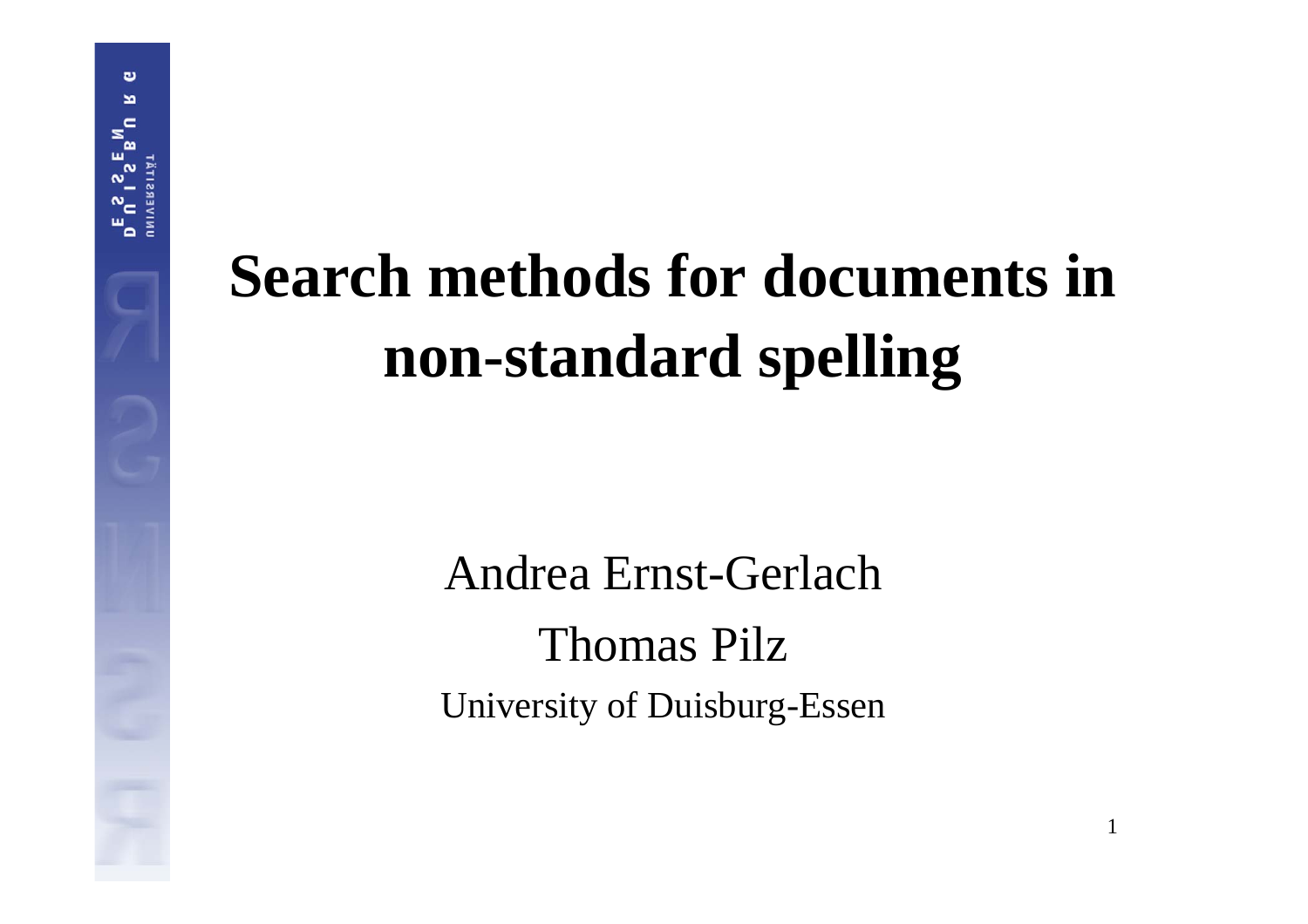#### Overview

- Project "RSNSR"
- German spelling variation
- Our approaches in detail
- Conclusion
- Outlook

ප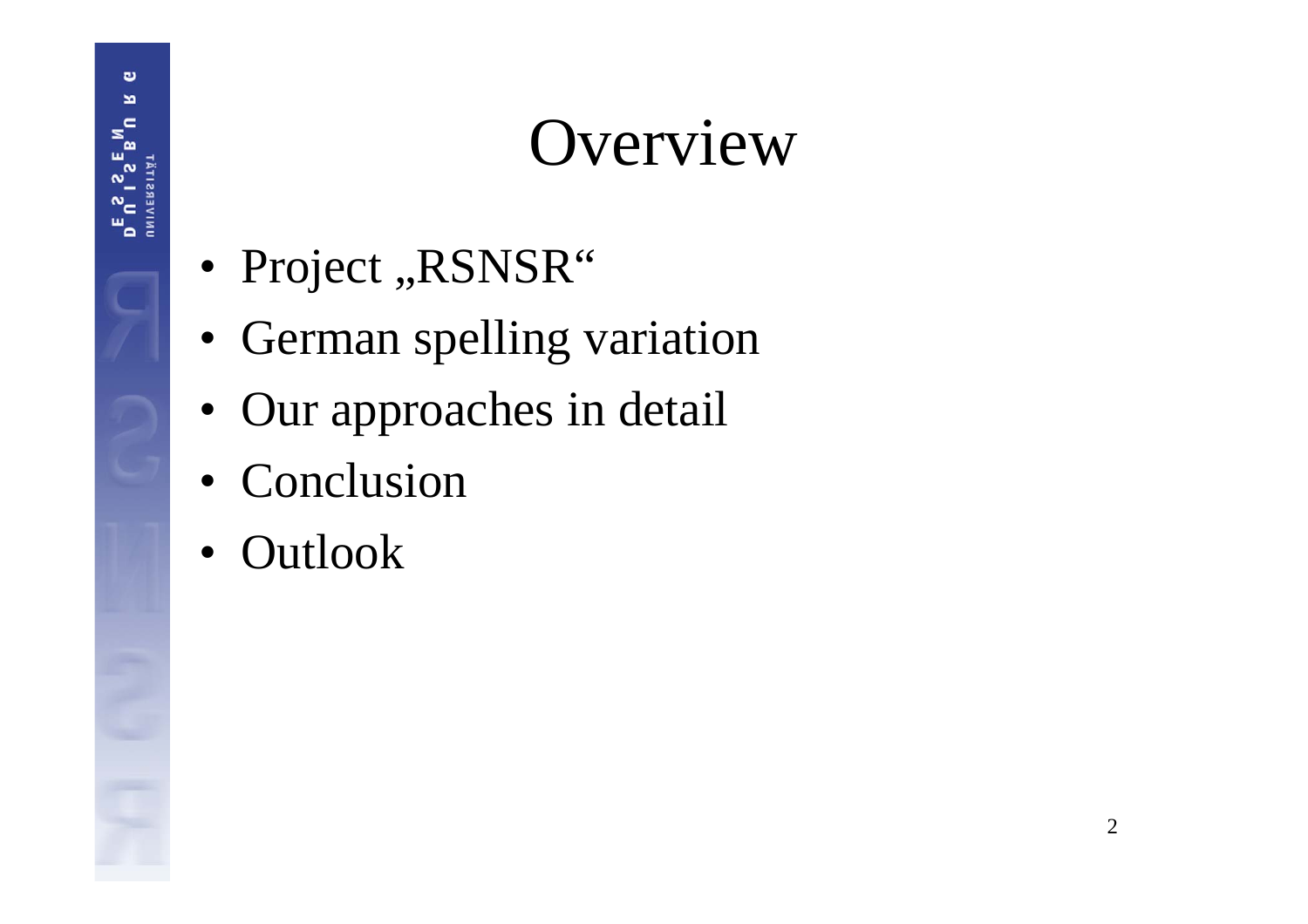## Origins of RSNSR

• "Projekt Nietzsche-CD"

ප

- $\bullet\,$  ,,A web-based system for assisted literatureresearch"
- Partial text recognition of German Fraktur documents; document image de-warping

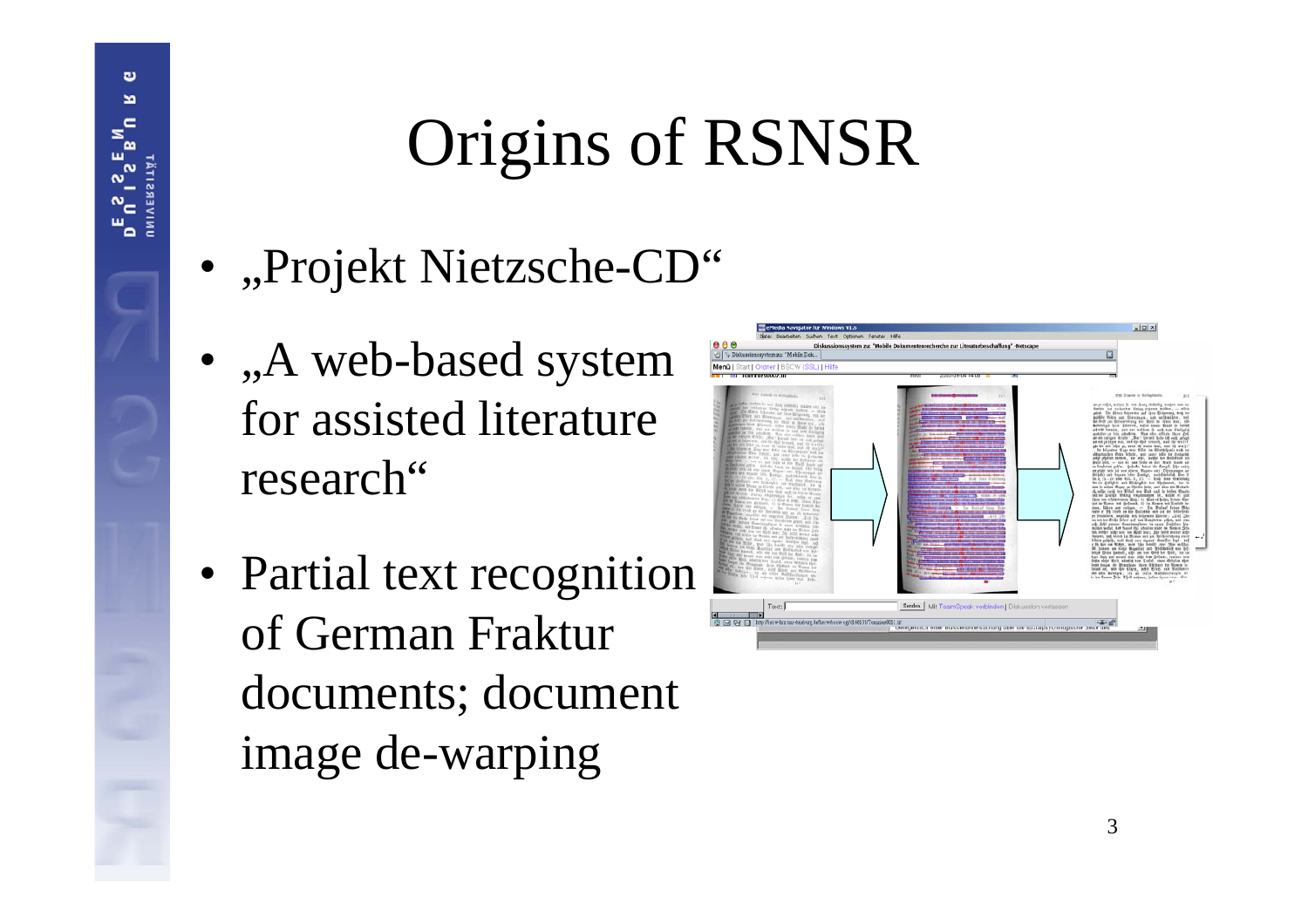## What is RSNSR about?

- Development of a search-engine for historical documents where
	- –users are not required to be language experts
	- – specific rule-sets and metrics ensure reliable instant retrieval results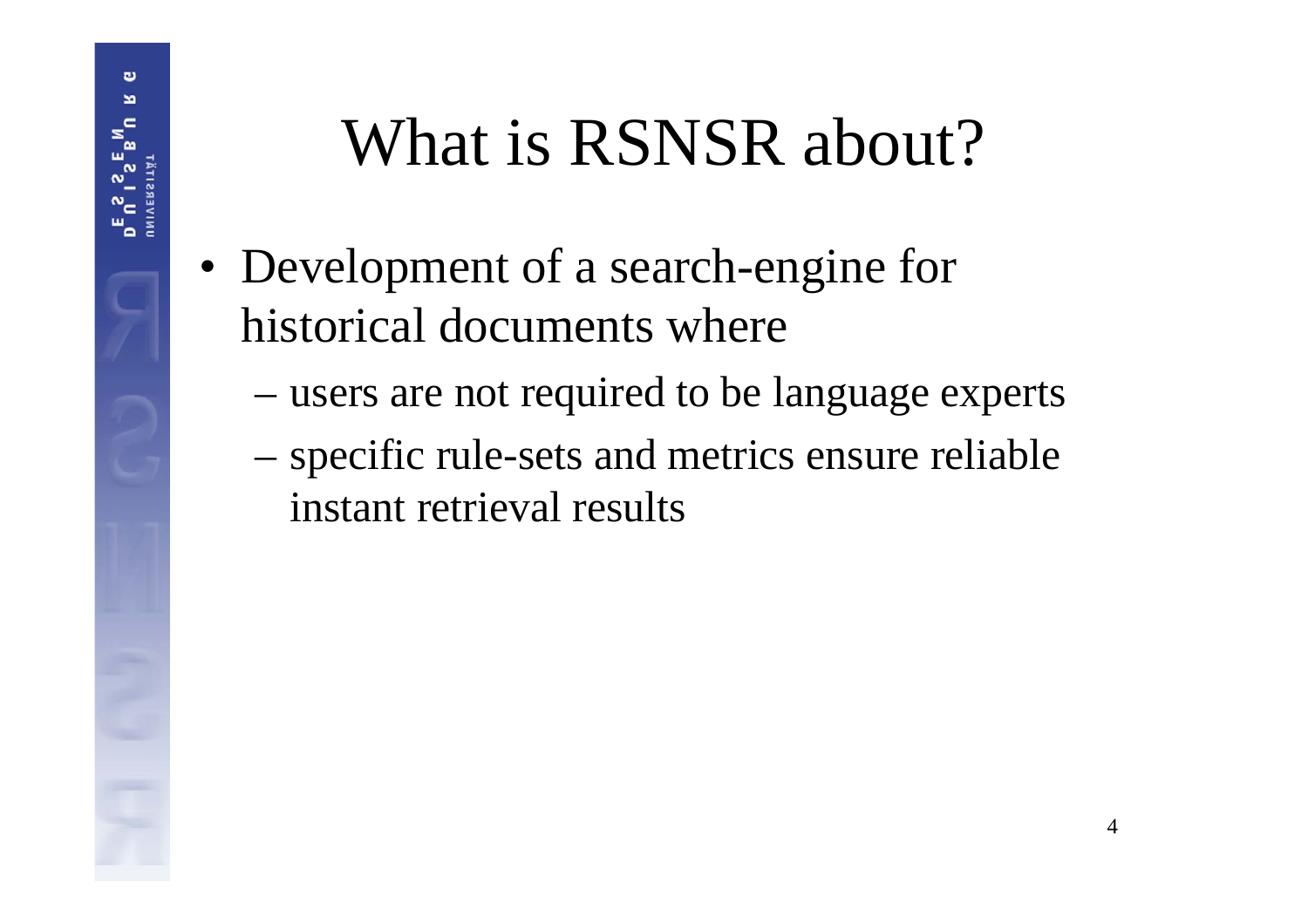Am abgewichenen Sonnabend haben <mark>Jhro</mark> Königl. Hoheit, die Prinzeßin Amalia, an das Königliche Haus, und viele hohen Standespersohnen (...) und die Printzeßin Amalia

*Berlinische Privilegirte Zeitung, 23.01.1748*

German documents prior to 1901 are not orthographically standardized.

OCR of German Fraktur-font is error-prone

Nach uns zugegangenen <mark>Pnvatmeldungen</mark> waien die <mark>veiheeienden</mark> Wirkungen <mark>dei</mark> Epidemie in diesem Jahre bedeutend <mark>sclrwachei</mark> als im <mark>Voi-jahie</mark> Sie \\uide ^on</mark> den MeLLapilgein nach Palastina eingeschleppt *Altneuland, Heft 1, January 1904*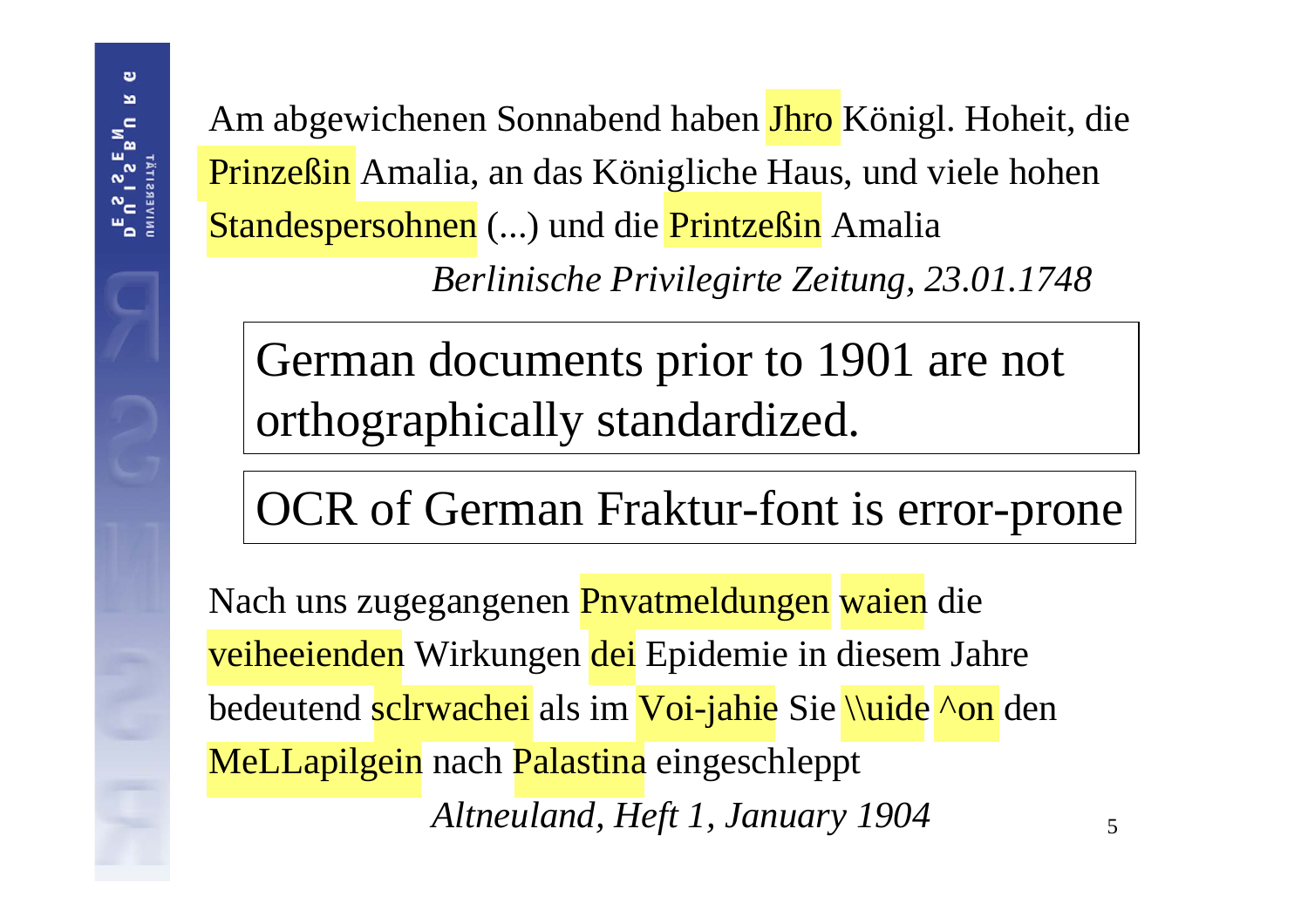## Variant spellings

ಲ  $\overline{\phantom{a}}$ c  $\mathbf{a}$ 

 $\sim$ 

**TATISSH3VINU** 

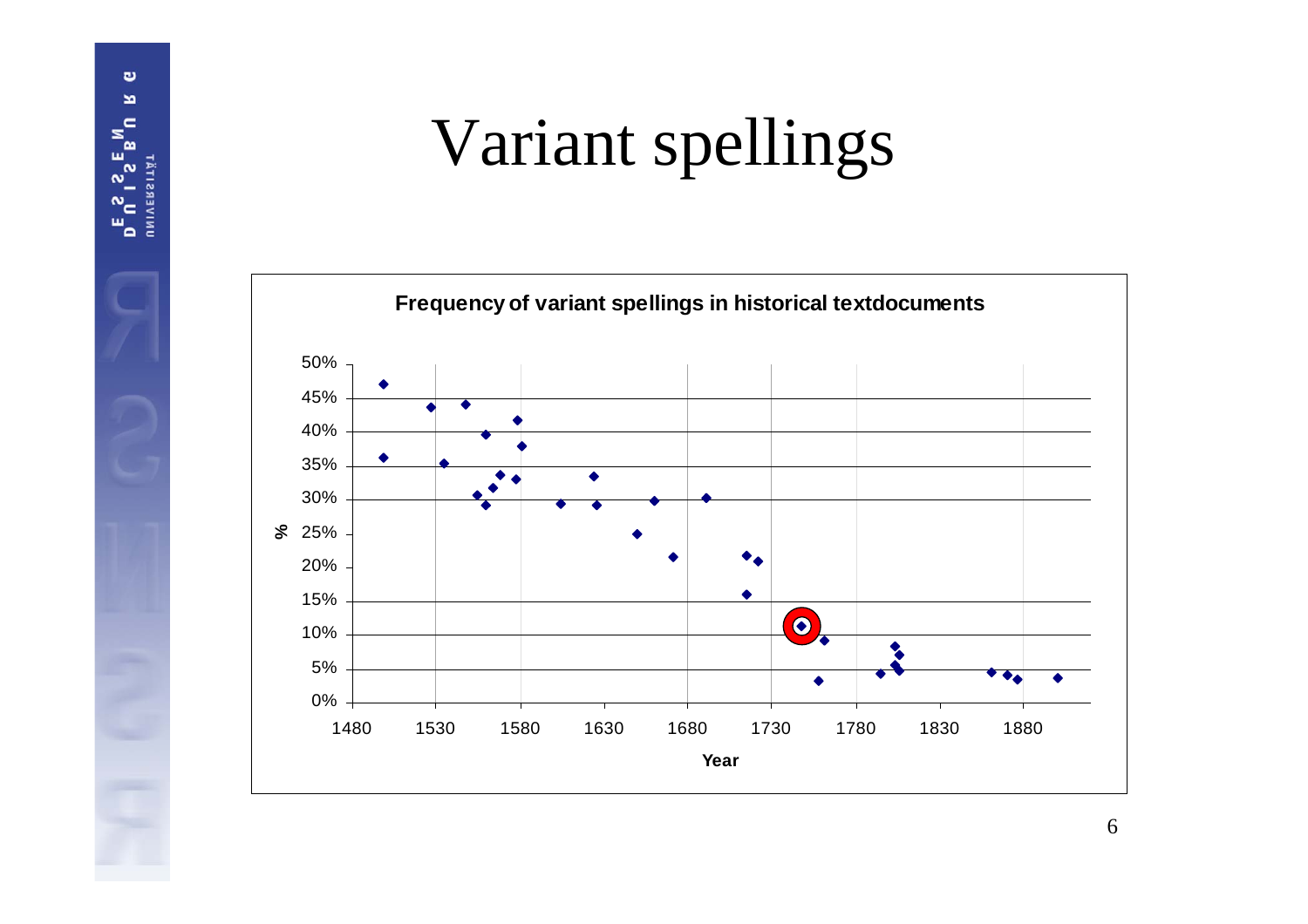

# What are we dealing with?

• Different variants for one word

Erkenntniss Erkendtnüß Erkenntnis : Erkenntniß Erkändtnuß Erkandtnüß

• Highly variable words

Do m p ropst : Thue mbb röbst

• Phonetic and graphematic variation (time-dependend)

allzu : allzvo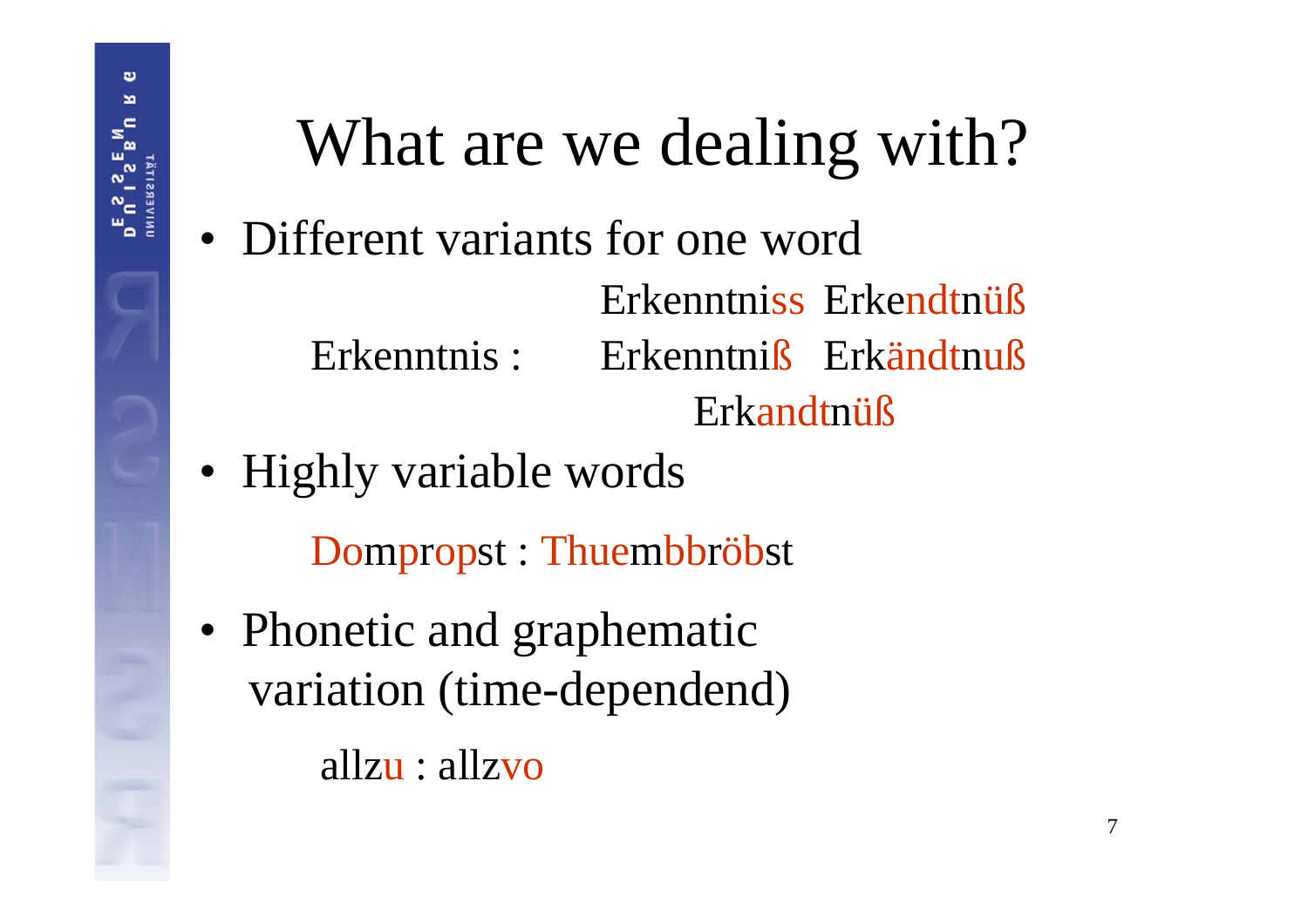#### How do we proceed? **OOC Expert knowledge Computer-assisted collection of variantsIndirect info TrainingManual rulesAutomatic rules** Edit distance **Document retrieval** qerhard  $-$  Suchen Hilfe RSNSR Dokumentenlist Zur Zeit sind 129 Dokumente verfügba

ප ×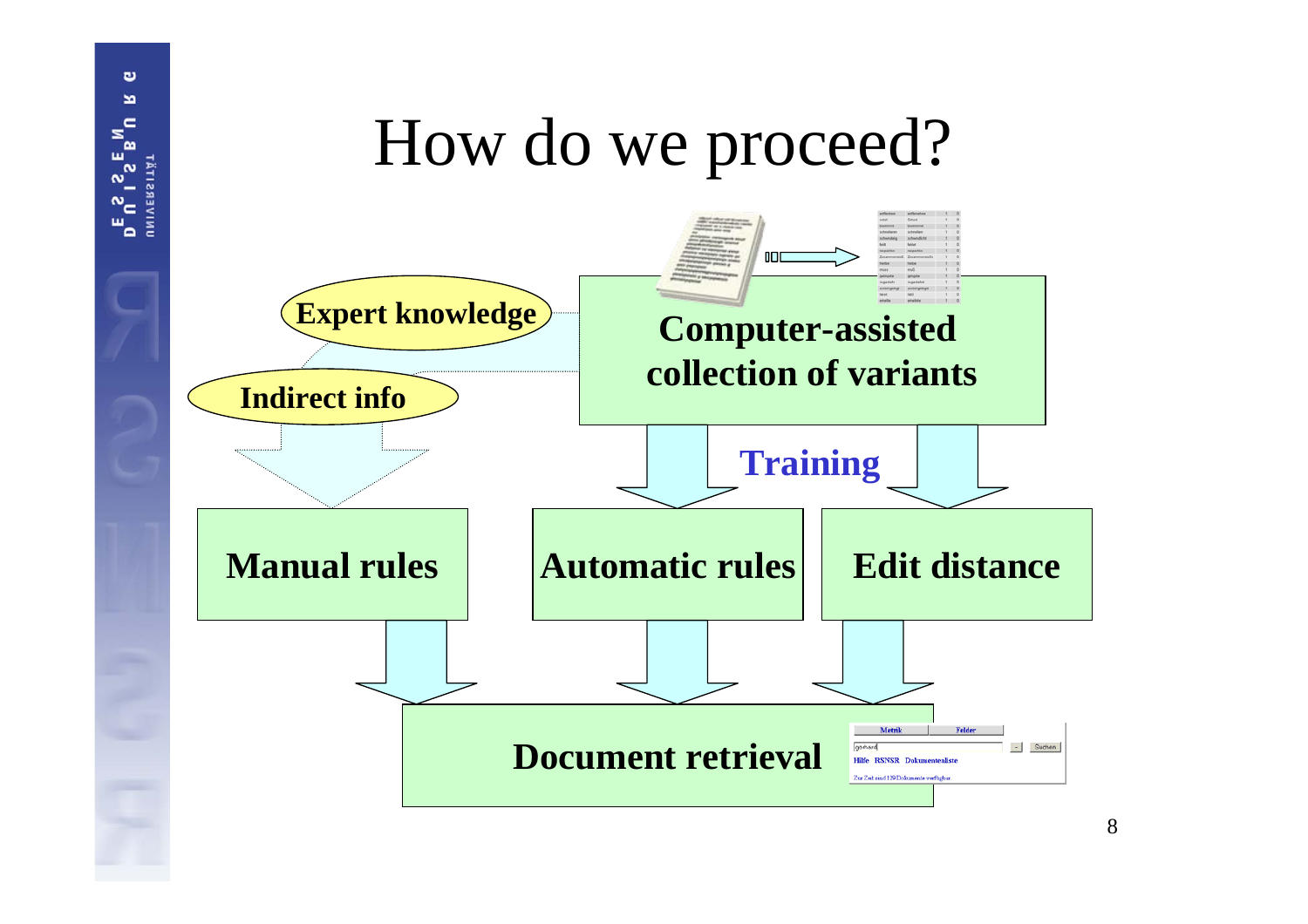#### Distance metrics

- Commonly used in *dialectrometry*
- Many different methods

ප

| in $\%$<br>lemma - variant |    |         |         |         | variant - lemma |       |    |             |         |         |       |         |
|----------------------------|----|---------|---------|---------|-----------------|-------|----|-------------|---------|---------|-------|---------|
|                            | P  | $R_{1}$ | $R_{2}$ | $R_{3}$ | $R_4$           | $R_5$ | P  | $\mathbf R$ | $R_{2}$ | $R_{3}$ | $R_4$ | $R_{5}$ |
| Ristad                     | 74 | 60      | 82      | 85      | 88              | 90    | 87 | 83          | 90      | 92      | 92    | 93      |
| Editex                     | 68 | 56      | 69      | 75      | 81              | 85    | 80 | 71          | 80      | 83      | 86    | 90      |
| Meyer-Wilde                | 60 | 47      | 60      | 72      | 76              | 80    | 71 | 61          | 74      | 78      | 83    | 84      |
| Jaro                       | 45 | 30      | 44      | 57      | 60              | 63    | 67 | 56          | 69      | 75      | 78    | 80      |
| Bigram                     | 50 | 35      | 47      | 55      | 61              | 70    | 78 | 71          | 79      | 85      | 87    | 88      |
| Levenshtein                | 53 | 37      | 52      | 64      | 71              | 76    | 74 | 65          | 75      | 78      | 83    | 85      |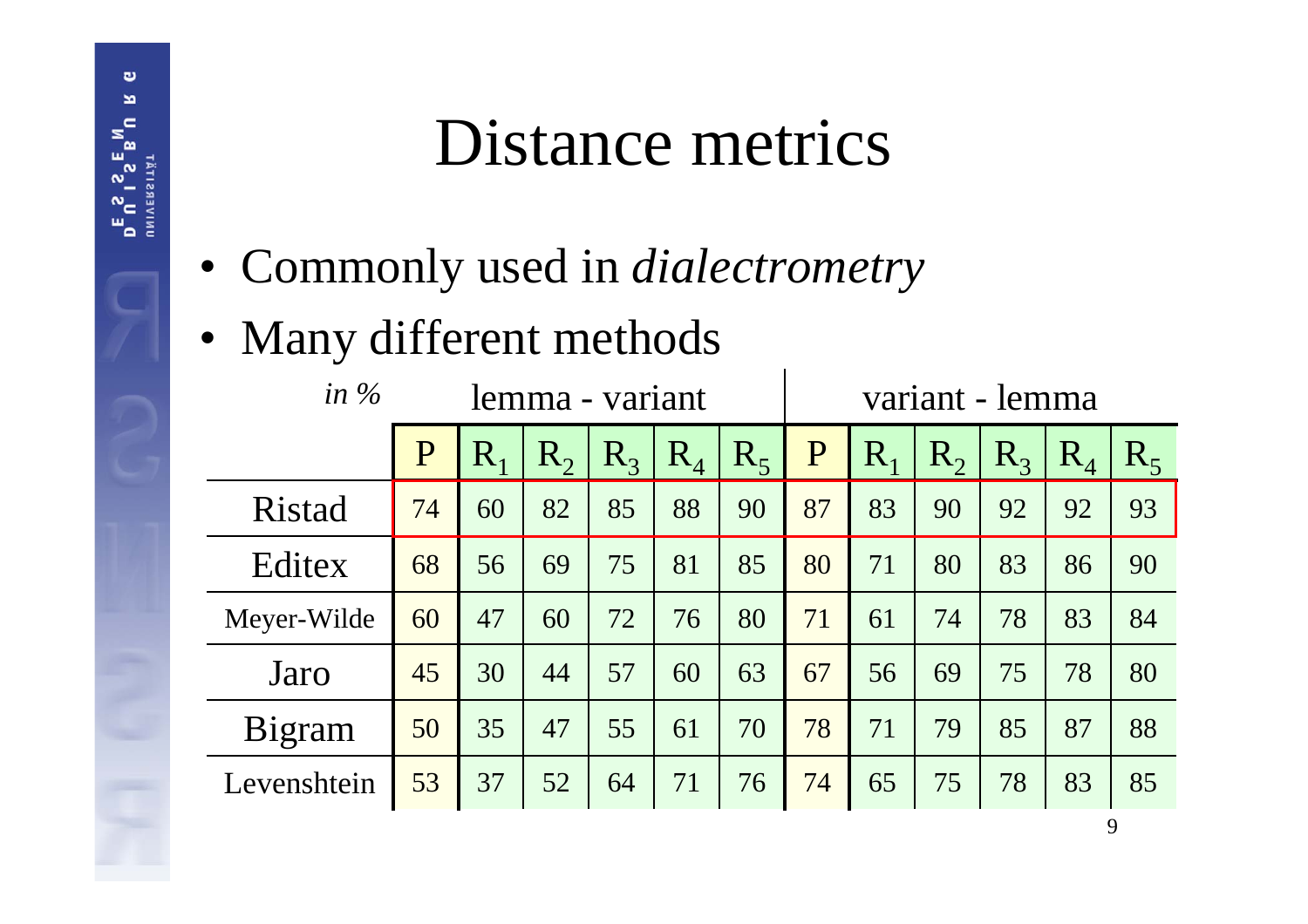## String Edit Distance

- Ristad & Yianilos 1996
- Learning string edit distance
- Uses EM-Algorithm

ප

• Table of edit costs: |alphabet| **x** |alphabet|

| h  |   | 0,01414282 |
|----|---|------------|
| d  |   | 0,01379537 |
| ċ  |   | 0,01245433 |
|    | h | 0,00863217 |
|    | n | 0,00853391 |
| 'n |   | 0,00729049 |
|    |   | 0,00702836 |
| k  | C | 0,00691858 |
| ē  |   | 0,0055387  |
|    | v | 0,00553486 |
|    | s | 0,00427657 |
| b  | р | 0,00415115 |
| g  | C | 0,00415115 |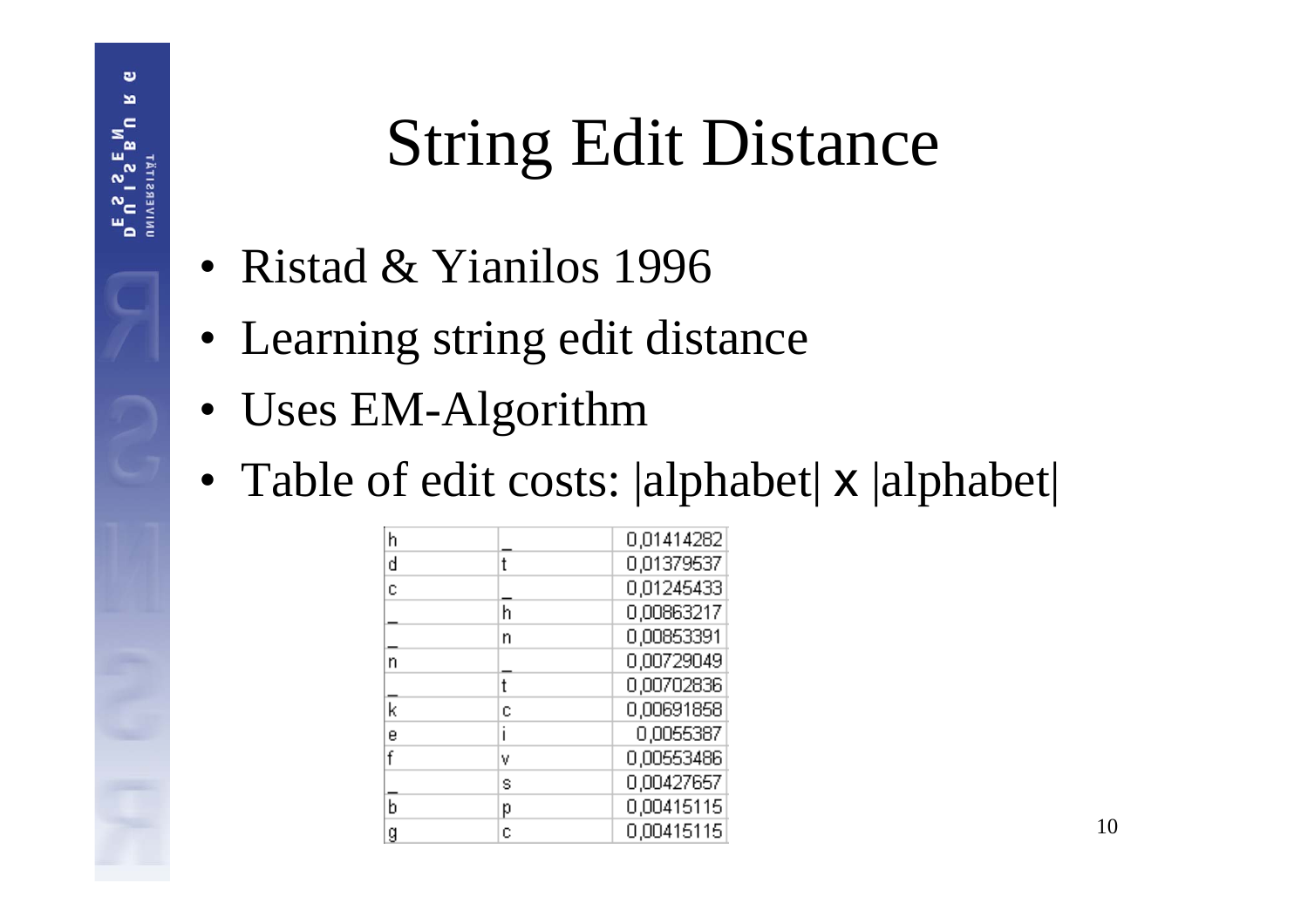#### Metric classification





ප ×



**Chronological classification (T)**

- 1250 1350 1450 1650
- $\bullet$  1350  $-$  1450  $\bullet$  1650  $-$  1900

#### **Diatopical classification (L)**

- Oberdeutsch Niederdeutsch
- Mitteldeutsch

**Special class (OCR)**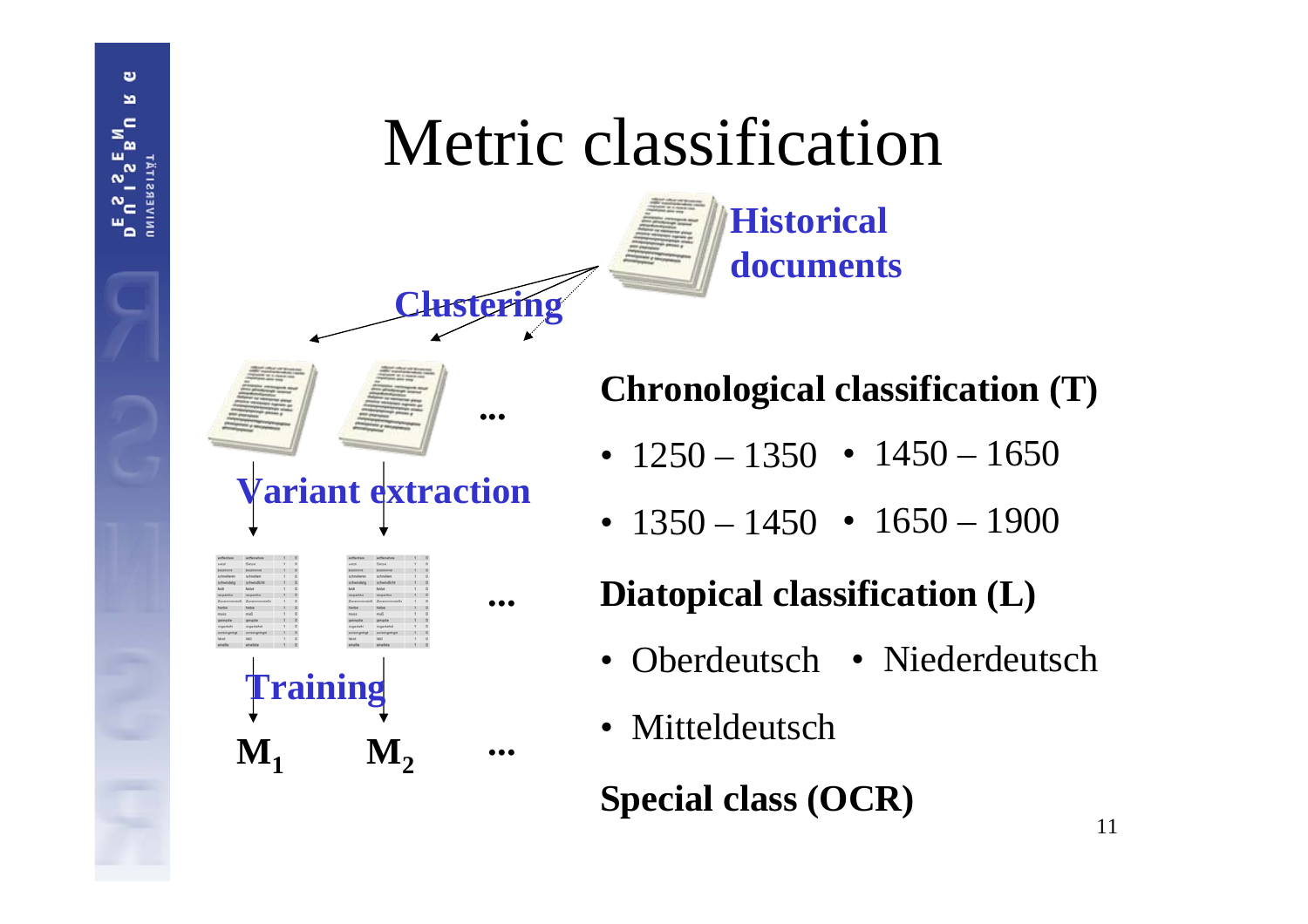#### And...why?

• Saturation of variation

ಲ × c  $\mathbf{a}$  $\frac{1}{\alpha}$ 

**TATICBR**  $\frac{1}{2}$ 

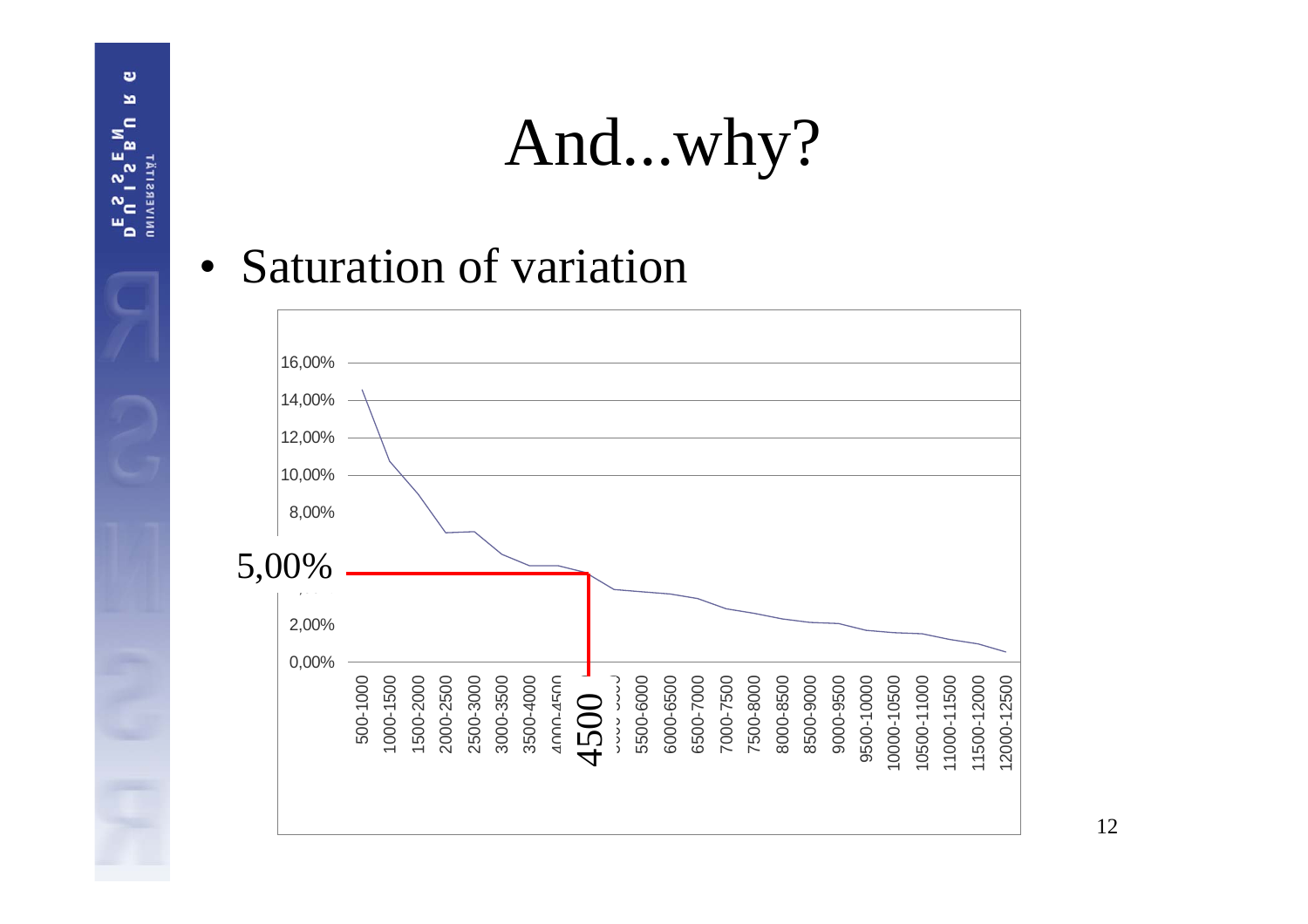#### And...why?

• Specific metrics can increase efficiency

ප

Application of different metrics to historical English documents

| Std.        | <b>German metric</b> | <b>English</b>                    |        |         |
|-------------|----------------------|-----------------------------------|--------|---------|
| Levenshtein |                      | 15th-16th   13th-16th   13th-15th |        | metric  |
| $89\%$      | $91\%$               | 93%                               | $94\%$ | $100\%$ |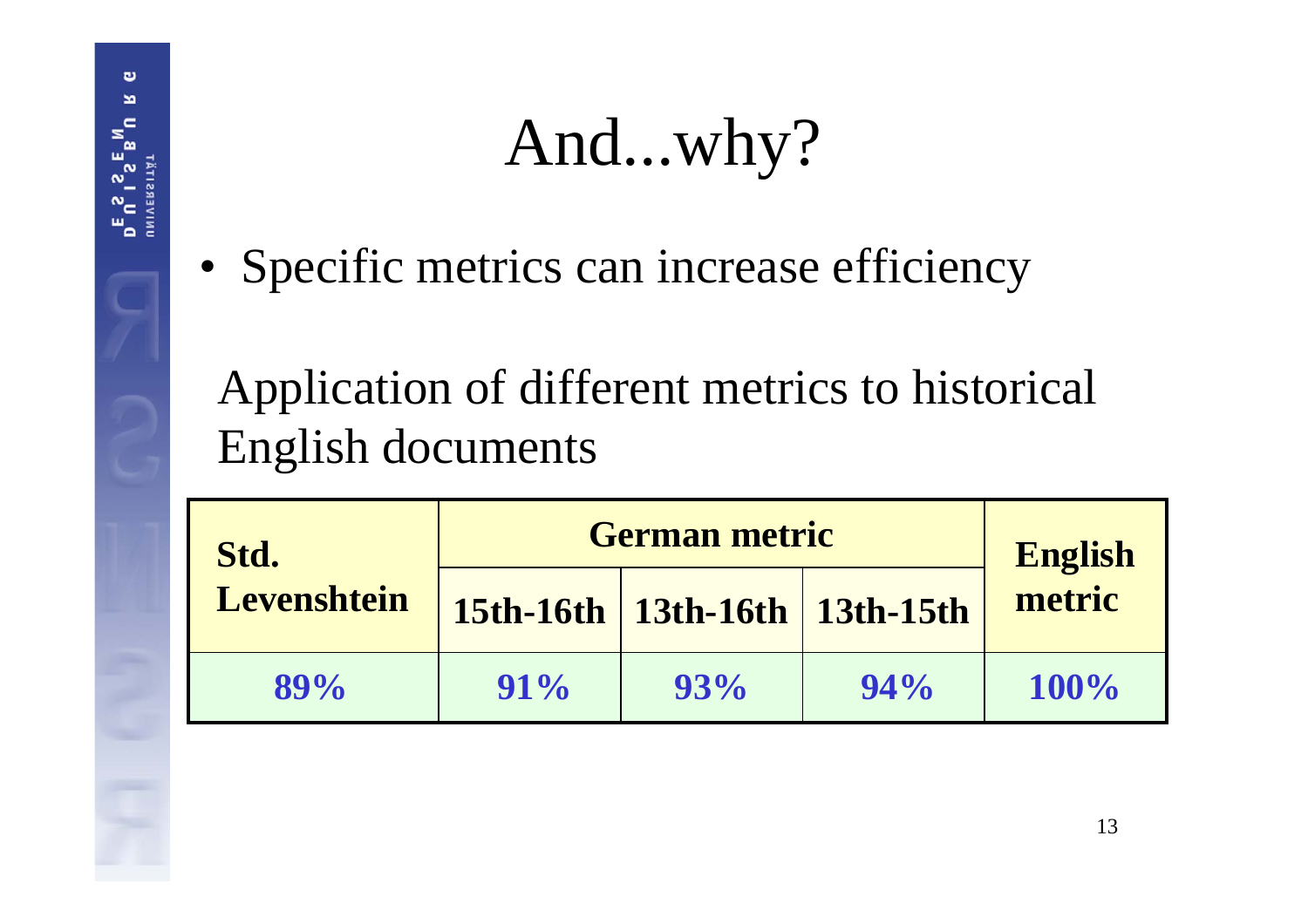#### Generate rule core

- Training set of triplets
	- Contemporary word form
	- Historic word form
	- –Collection frequency
- Find necessary transformations e. g. unnütz  $\rightarrow$  unnuts rule cores:  $\text{Nunn}(\ddot{u},u)t$  t(z,s)\$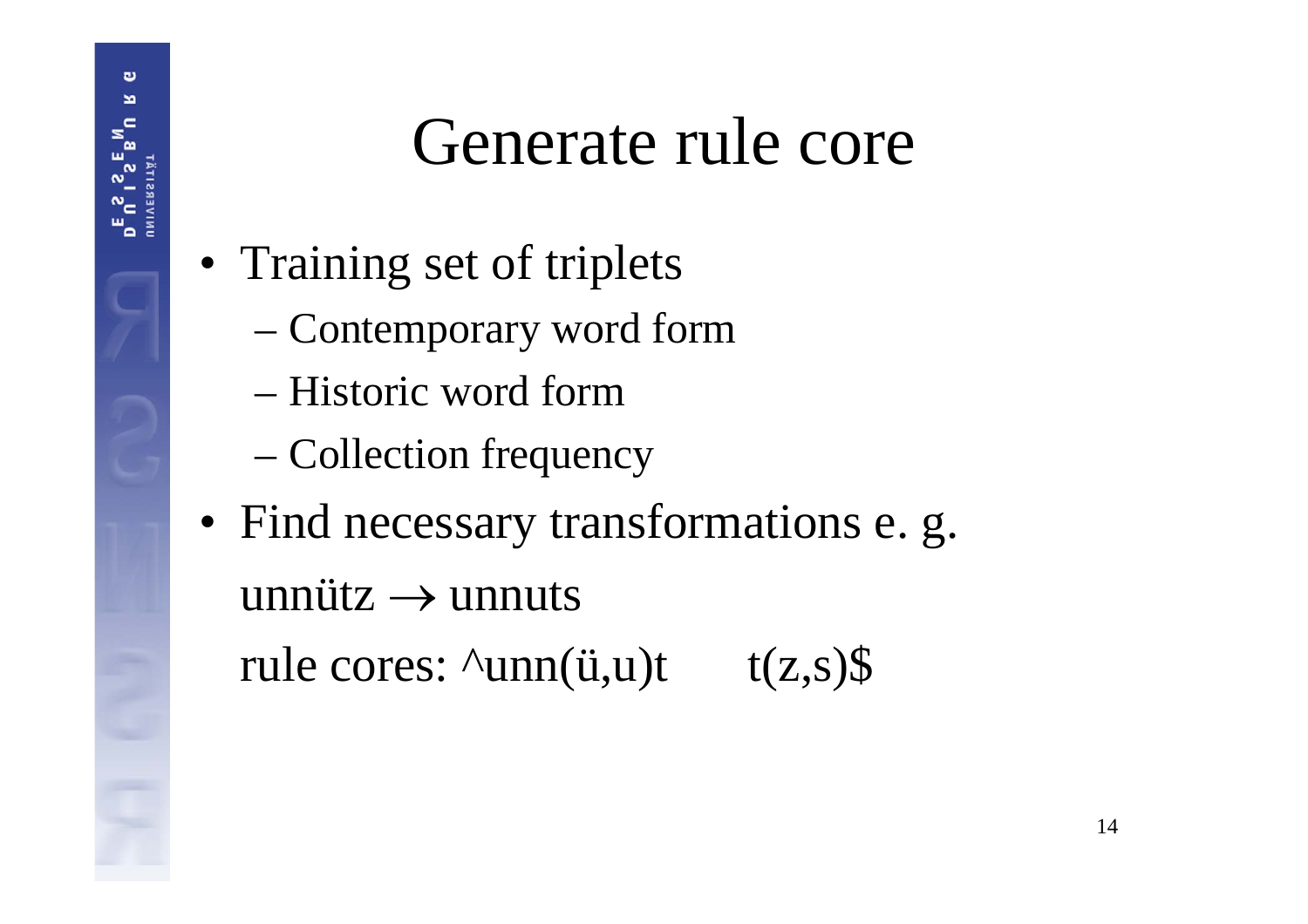#### Generate rule candidates

- Successively adding context to rule cores
	- e. g. unnütz → unnuts rule core: ^unn(ü,u)t
		- $\ddot{\mathrm{u}} \rightarrow \mathrm{u} \qquad \mathrm{n} \ddot{\mathrm{u}} \rightarrow \mathrm{n} \mathrm{u} \qquad \ddot{\mathrm{u}} \mathrm{t} \rightarrow \mathrm{n} \mathrm{u} \mathrm{u} \qquad \mathrm{n} \ddot{\mathrm{u}} \mathrm{t} \rightarrow \mathrm{n} \mathrm{u} \mathrm{t}$
- Abstracting of context
	- Consonant sounds (C) / Vowel sounds (V)
		- e. g. Cü → Cu

ප

 Word beginning (^) / ending (\$) e. g. z $\$\rightarrow$ s $\$\$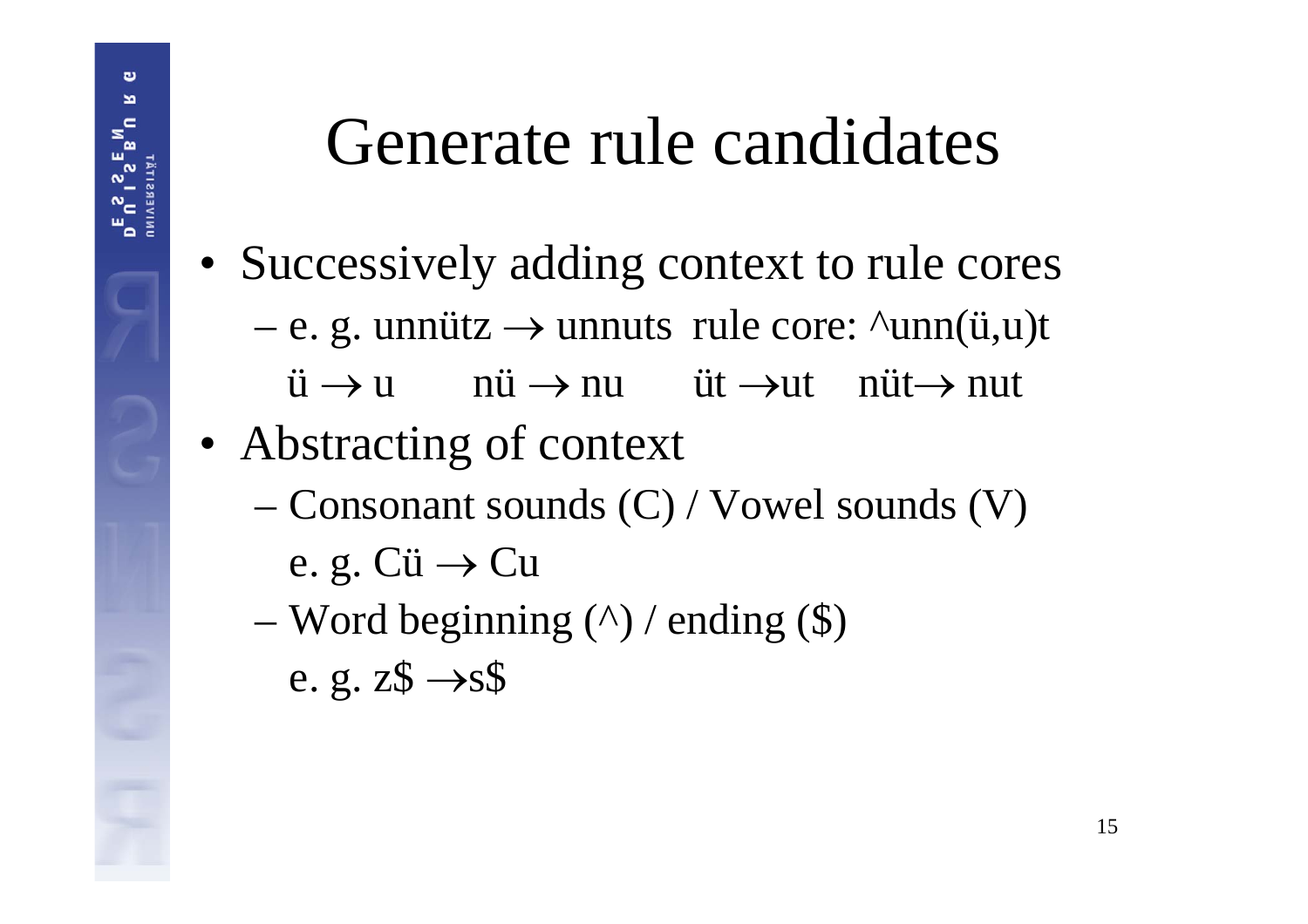## Rule Pruning: PRISM Algorithm

- PRISM
	- Classifies set of instances into set of classes
	- Instances are fixed sets of attributes
	- Tries to generate high precision values for each class C identifying instances belonging to C
- Extension necessary
	- Perfect rules on this data set do not generalise unseen words
	- – Generalisation / specialisation relationships between rule antecedents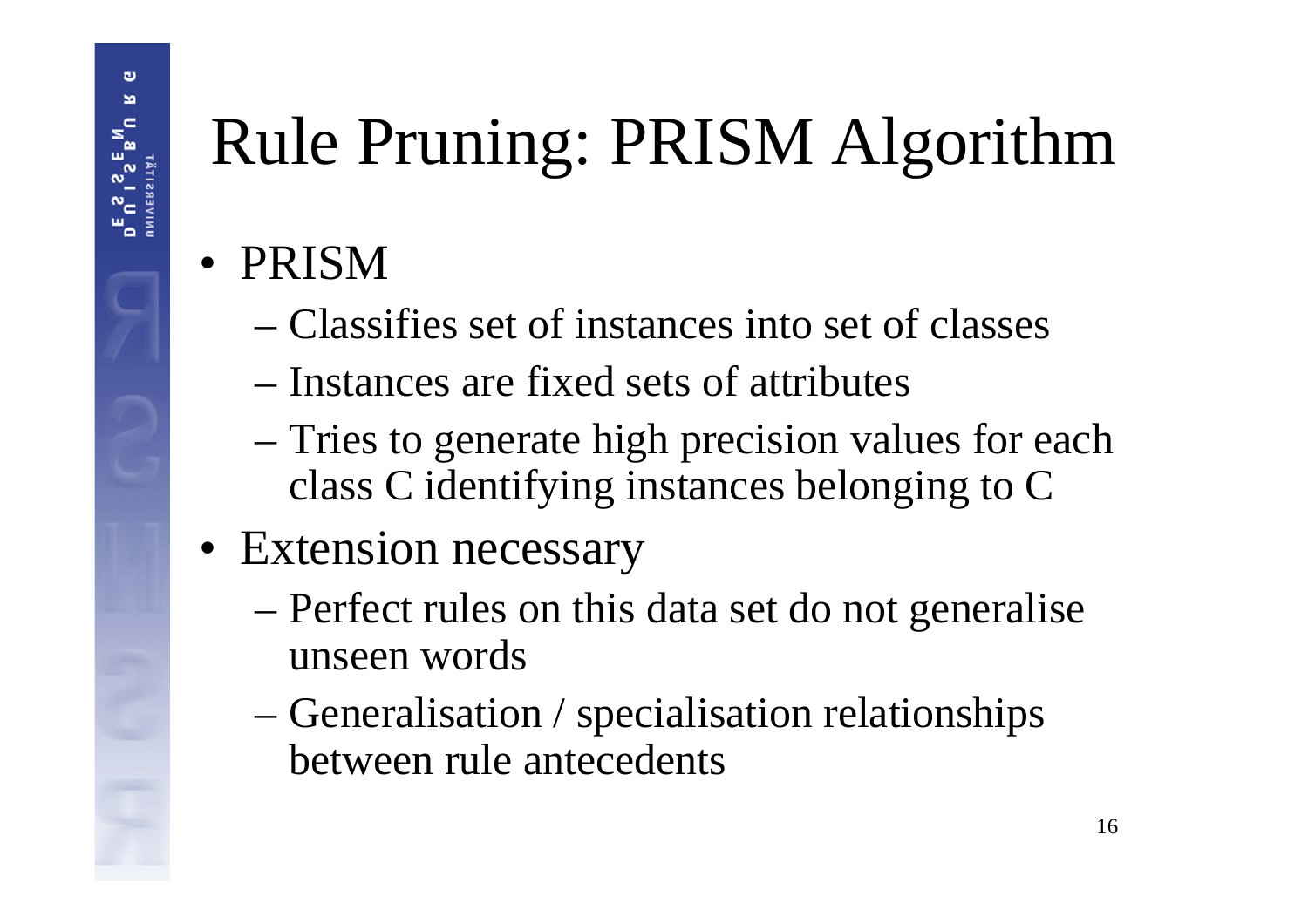## Rule Pruning: PRISM Extension

- Generate negative examples
	- applying rule candidates on evidences

| $-e. g.$ | evidence:                                  | $ab - aab$ |  |  |  |
|----------|--------------------------------------------|------------|--|--|--|
|          | rule candidate:                            | $a - az$   |  |  |  |
|          | $\rightarrow$ negative example:   ab – azb |            |  |  |  |

- Sort instances by rules
- Calculate
	- occurence frequency q<sub>i</sub>
	- –precision p<sub>i</sub>
- Remove all instances where  $p_i < p_{min}$  v  $q_i < q_{min}$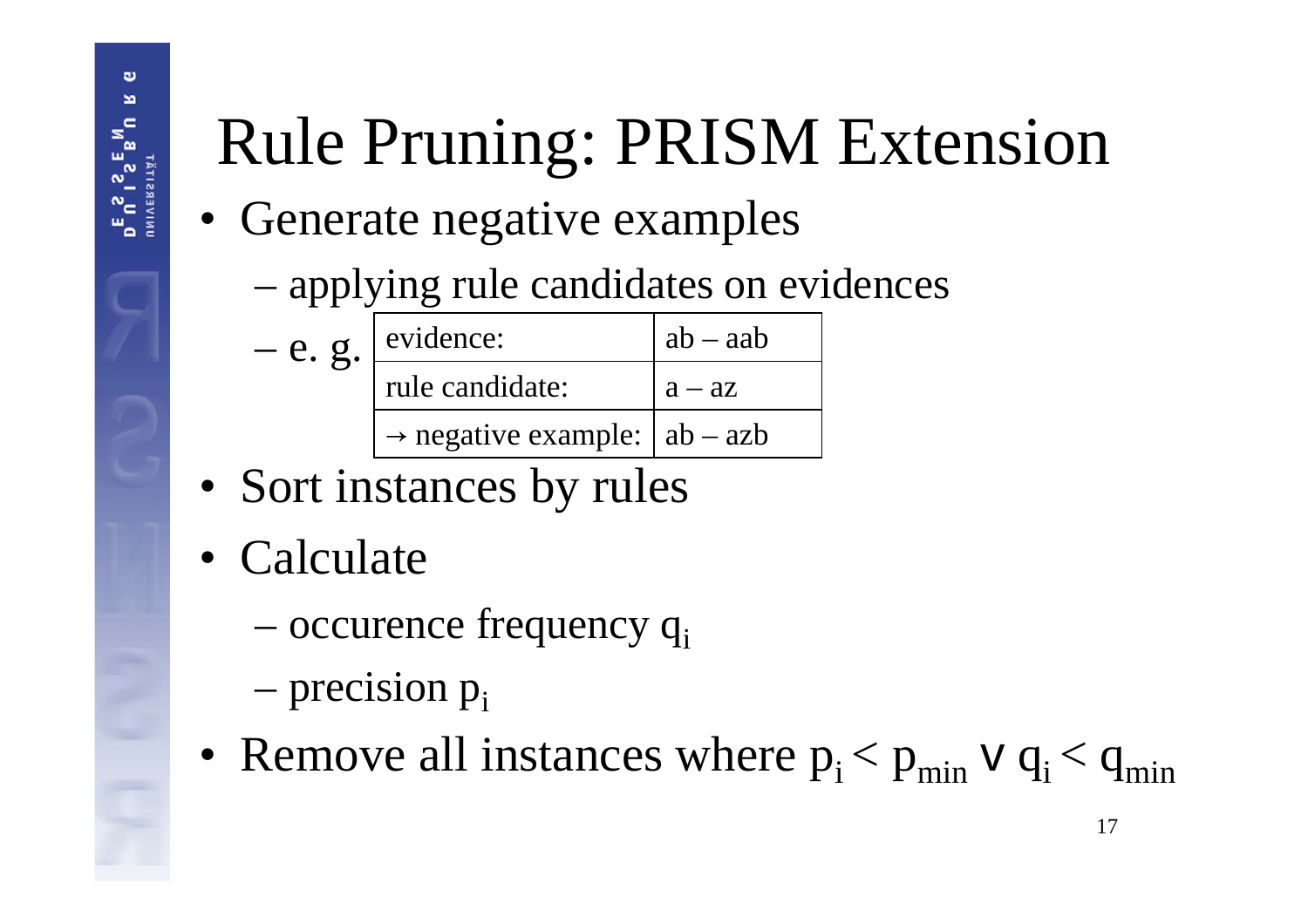#### Evaluation results

• Recall 0.88

ප ×

- Precision 0.45
- Most Frequently used rules:

| Rules                           | Frequency | Precision | Examples                   |
|---------------------------------|-----------|-----------|----------------------------|
| $t \rightarrow th$              | 113       | 0.99      | Einteilung – Eintheilung   |
| $\ddot{a} \rightarrow ae$       | 42        | 0.98      | Amter - Aemter             |
| $s \rightarrow \beta$           | 32        | 0.94      | $aus - auß$                |
| $k \rightarrow c$               | 24        | 0.96      | Kollegien – Collegien      |
| $\ddot{u} \rightarrow ue$       | 19        | 0.86      | Ubertragung - Uebertragung |
| $\ddot{a} \rightarrow a\dot{a}$ | 18        |           | souverän - souverain       |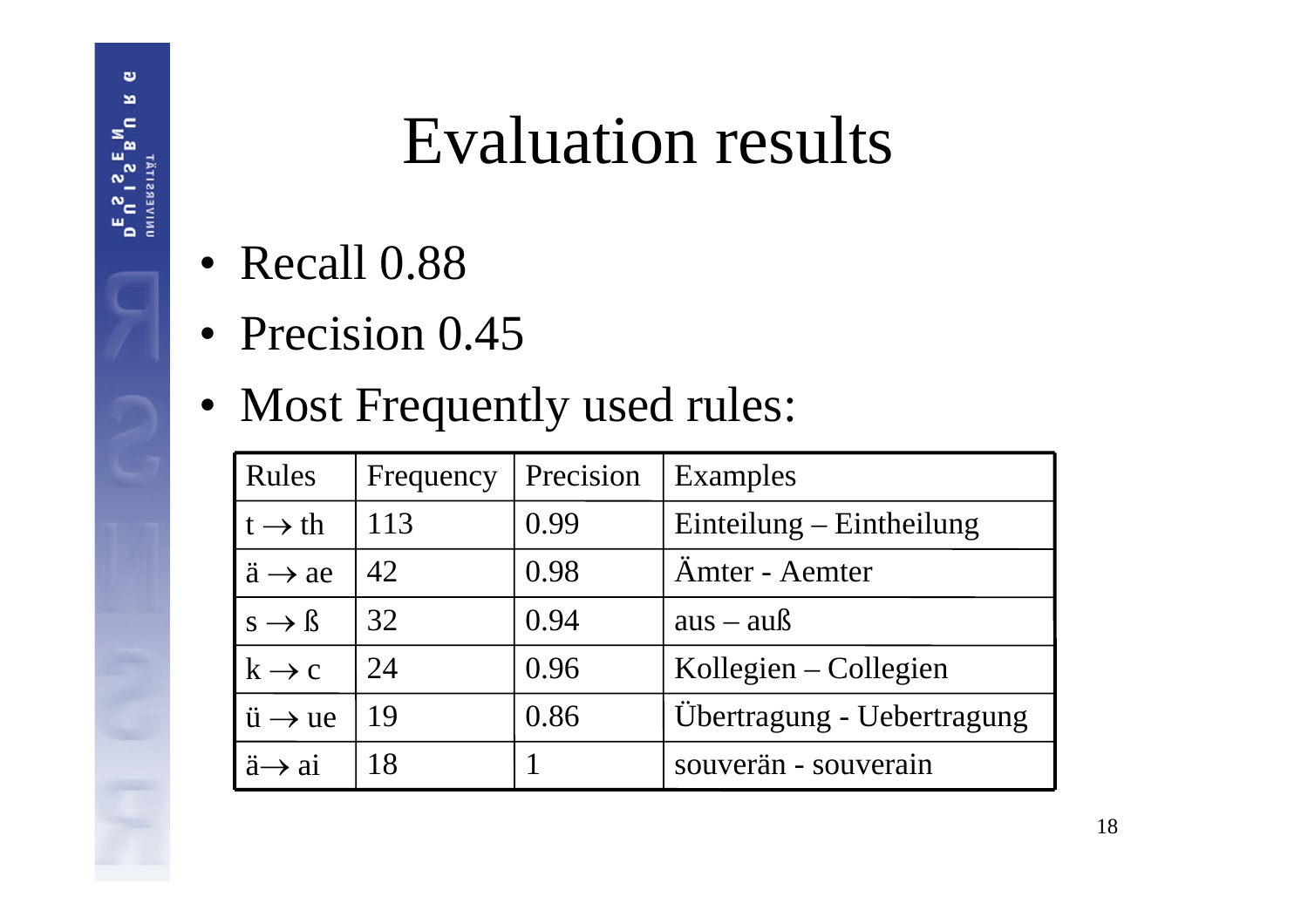

## Evaluation results (2)

• Recall/Precision for different values  $p_{min}$ 

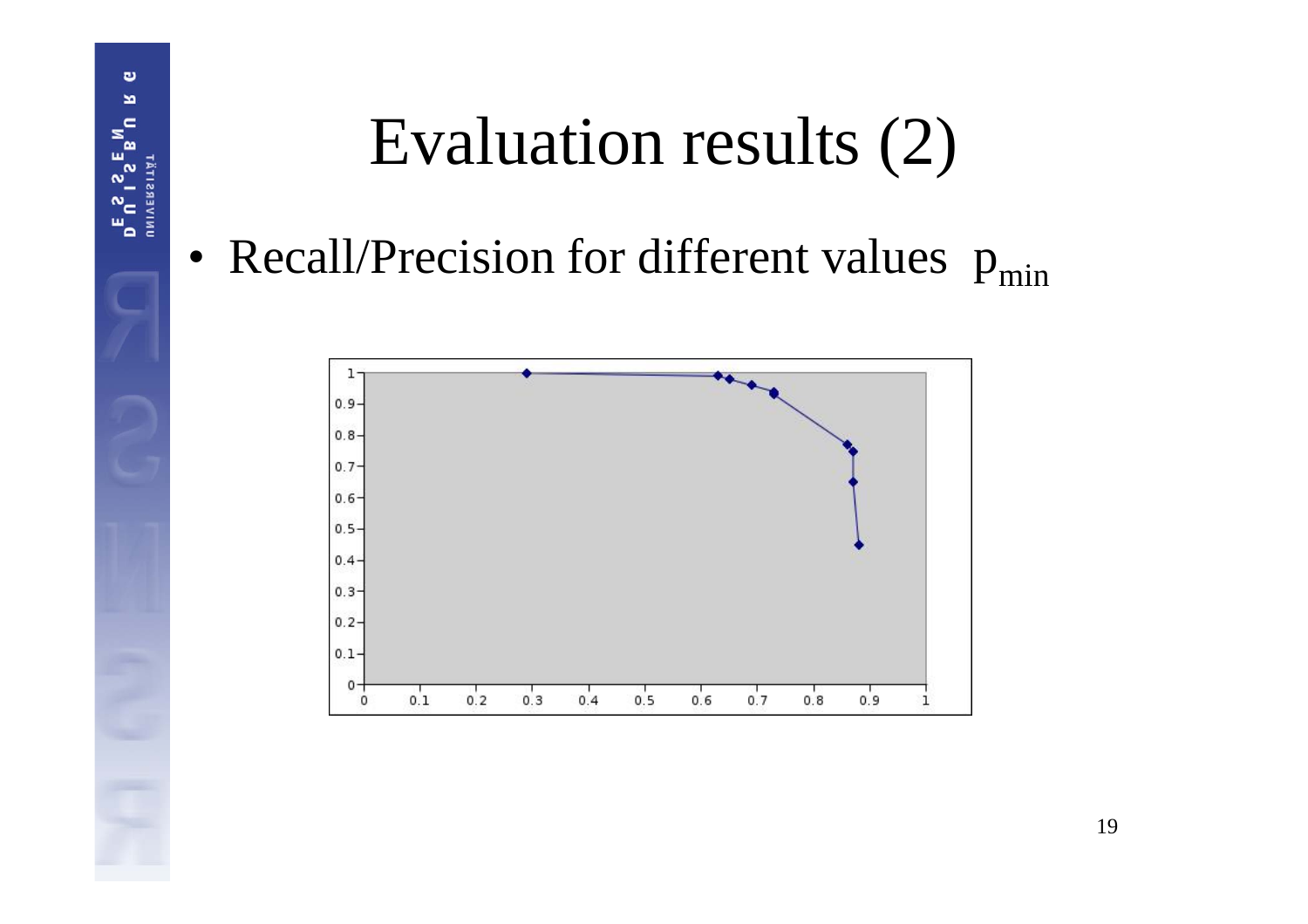#### Conclusion

- Generate historic variants for search terms
- Three approaches:
	- Distance measures
	- Automatic rule generation
	- Manual rule generation
- Good retrieval results
- Working application "Nietzsche-Archiv"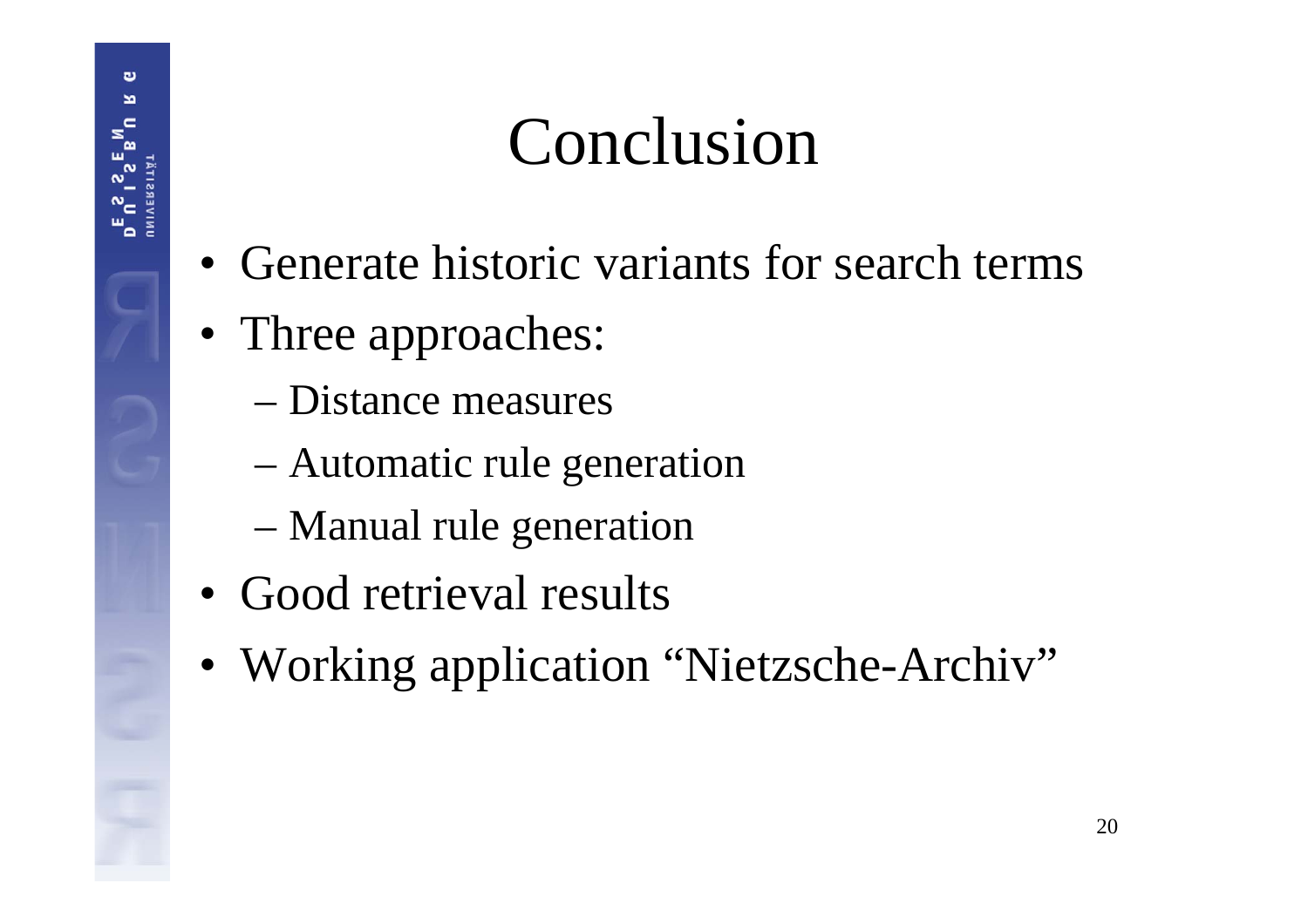### Outlook

- Enhancement of automatic rule generation and distance metric algorithm
- Evaluation of rule generation in contrast to distance-measures
- Application to other languages and crosslanguage evaluation
- Automatic variant extraction
- Automatic text classification with trained metrics